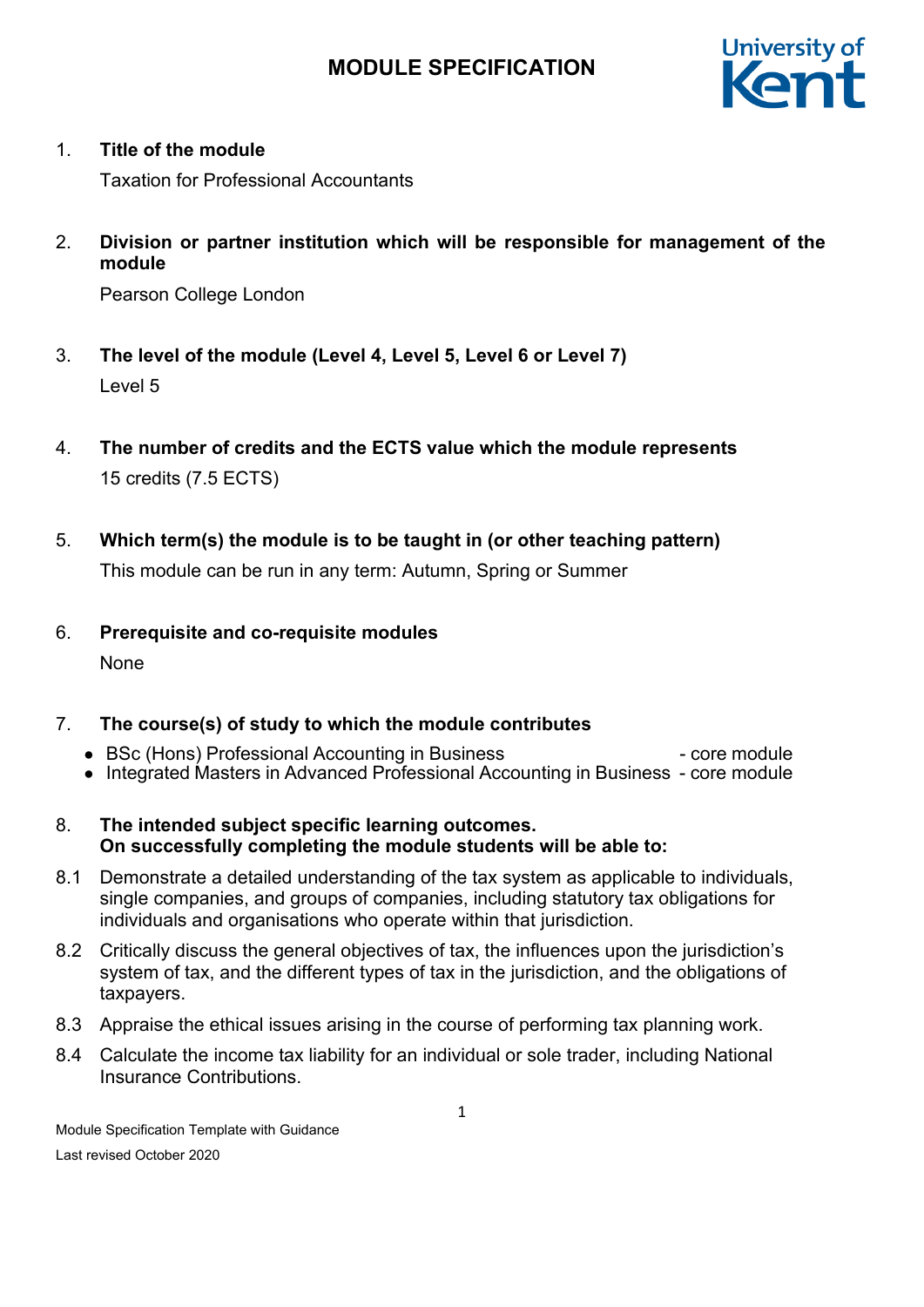# **MODULE SPECIFICATION**



- 8.5 Explain and compute the inheritance tax liabilities arising on individuals.
- 8.5 Compute the amount of corporation tax for companies and groups, and employer national insurance contributions.
- 8.6 Calculate the amount of value added tax (VAT) owed by or owed to businesses.
- 8.7 Calculate the amount of capital gains tax payable by individuals and the chargeable gains subject to corporation tax.
- 8.8 Understand the reasons for and implications of strategic tax planning.
- 9. **The intended generic learning outcomes. On successfully completing the module students will be able to:**
- 9.1 Demonstrate an ability to exercise personal responsibility and decision making.
- 9.2 Effectively communicate information, arguments and analysis to specialist and nonspecialist audiences.

## 10. **A synopsis of the curriculum**

This module aims to the aim of this module is to give learners a good understanding of a jurisdiction's tax system, objectives and the compliance requirements on individuals and business.

Overview of curriculum:

- Personal / income tax computations
- National Insurance Contributions
- Capital gains tax
- Corporation tax
- Income tax computations for sole traders and companies
- Sales taxes
- Introduction to strategic tax planning (losses and groups)
- 11. **Reading list (Indicative list, current at time of publication. Reading lists will be published annually)**
	- ACCA F6 Study Manual, Kaplan Publishing
	- Tolley's tax rates
	- Tolley's Practical Tax Newsletter, LexisNexis
	- Small Business Tax & Finance, SBTF Publishing Ltd
	- Tax Adviser journal, Tolley
	- Journal of Taxation, Tolley
	- ACCA F6 Technical articles

Access to a comprehensive online database of journal articles and other relevant publications on the Online Learning Environment.

## 12. **Learning and teaching methods**

For full details please see the teaching and learning strategy in the programme specification. Students can study this module in the interactive classes model or the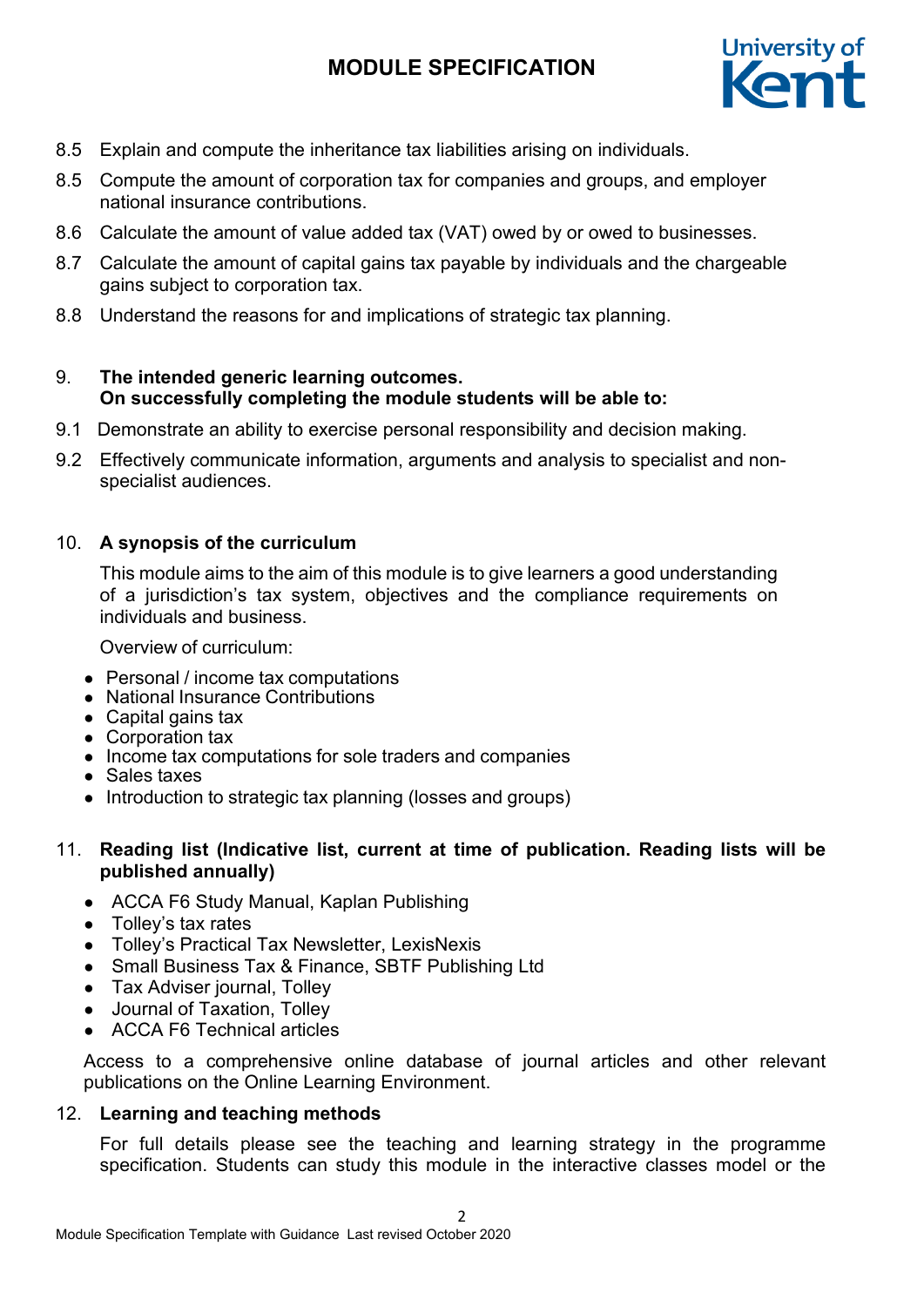# **MODULE SPECIFICATION**



mentored independent model. Those on the former will typically experience one lecture and one seminar each week.

Total contact hours: 35

Total private study hours: 115

Total module study hours: 150

## 13. **Assessment methods**

13.1 Main assessment methods

This module will be assessed by:

- A summative written exam (3 hours plus 15 minutes reading time) 70% of overall grade);
- A summative coursework assignment (1,000 words) 30% of overall grade.

A pass must be achieved in the examination element of assessment in order to pass the module.

## 14. *Map of module learning outcomes (sections 8 & 9) to learning and teaching methods (section12) and methods of assessment (section 13)*

| <b>Module</b><br>learning<br>outcome       | 8.1 | 8.2                       | 8.3 | 8.4 | 8.5 | 8.6 | 8.7 | 8.8 | 9.1                       | 9.2         |
|--------------------------------------------|-----|---------------------------|-----|-----|-----|-----|-----|-----|---------------------------|-------------|
| Learning/<br>teaching<br>method            |     |                           |     |     |     |     |     |     |                           |             |
| <b>Private Study</b>                       | X   | $\boldsymbol{\mathsf{X}}$ | X   | X   | X   | X   | X   | X   | $\boldsymbol{\mathsf{X}}$ | X           |
| Lectures                                   | X   | X                         | X   | X   | X   | X   | X   | X   |                           |             |
| <b>Seminars</b>                            | X   | $\boldsymbol{\mathsf{X}}$ | X   | X   | X   | X   | X   | X   | X                         | $\mathbf x$ |
| <b>Assessment</b><br>method                |     |                           |     |     |     |     |     |     |                           |             |
| Written<br>examination<br>(3 hours)        | X   | X                         | X   | X   | X   | X   | X   | X   | X                         | X           |
| Coursework<br>assignment<br>$(1,000$ word) | X   | X                         | X.  |     |     |     |     | X   | X                         | X           |

*Add/delete lines and columns as appropriate:*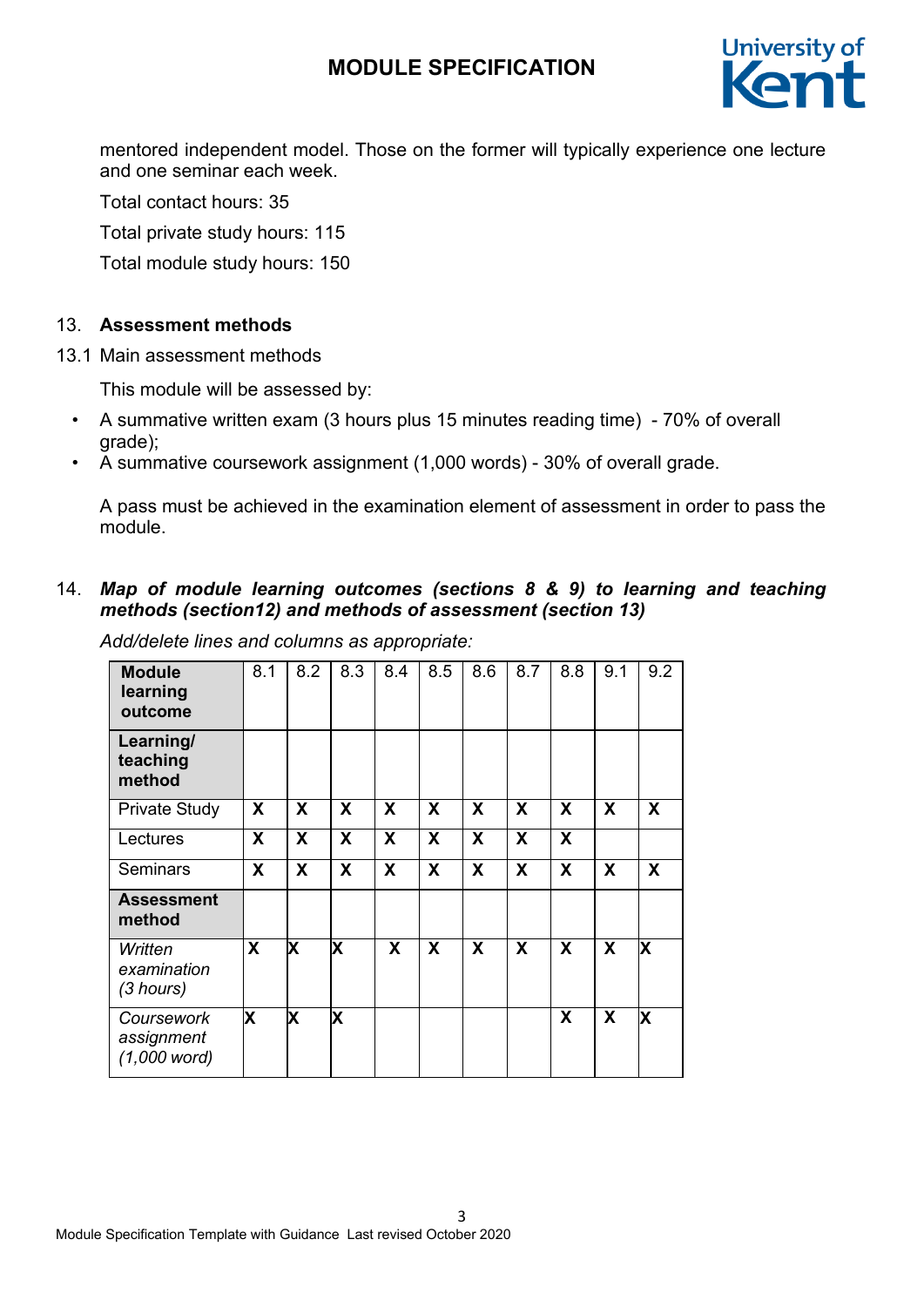# **MODULE SPECIFICATION**



#### 15. **Inclusive module design**

The Collaborative Partner recognises and has embedded the expectations of current equality legislation,by ensuring that the module is as accessible as possible by design. Additional alternative arrangements for students with Inclusive Learning Plans (ILPs)/ declared disabilities will be made on an individual basis,in consultation with the relevant policies and support services.

The inclusive practices in the guidance (see Annex B Appendix A) have been considered in order to support all students in the following areas:

a) Accessible resources and curriculum

b) Learning, teaching and assessment methods

#### 16. **Campus(es) or centre(s) where module will be delivered**

Pearson College London

#### 17. **Internationalisation**

Students taking this module will be expected to keep up to date with international developments and changes relevant to the taxation profession. Students will be encouraged to think about how local and international contexts affect the decisions made by tax professionals and the advice that they may provide.

**If the module is part of a course in a Partner College or Validated Institution, please complete sections 18 and 19. If the module is not part of a course in a Partner College or Validated Institution these sections can be deleted.**

## 18. **Partner College/Validated Institution**

Pearson College London

## 19. **University Division responsible for the course**

Kent Business School